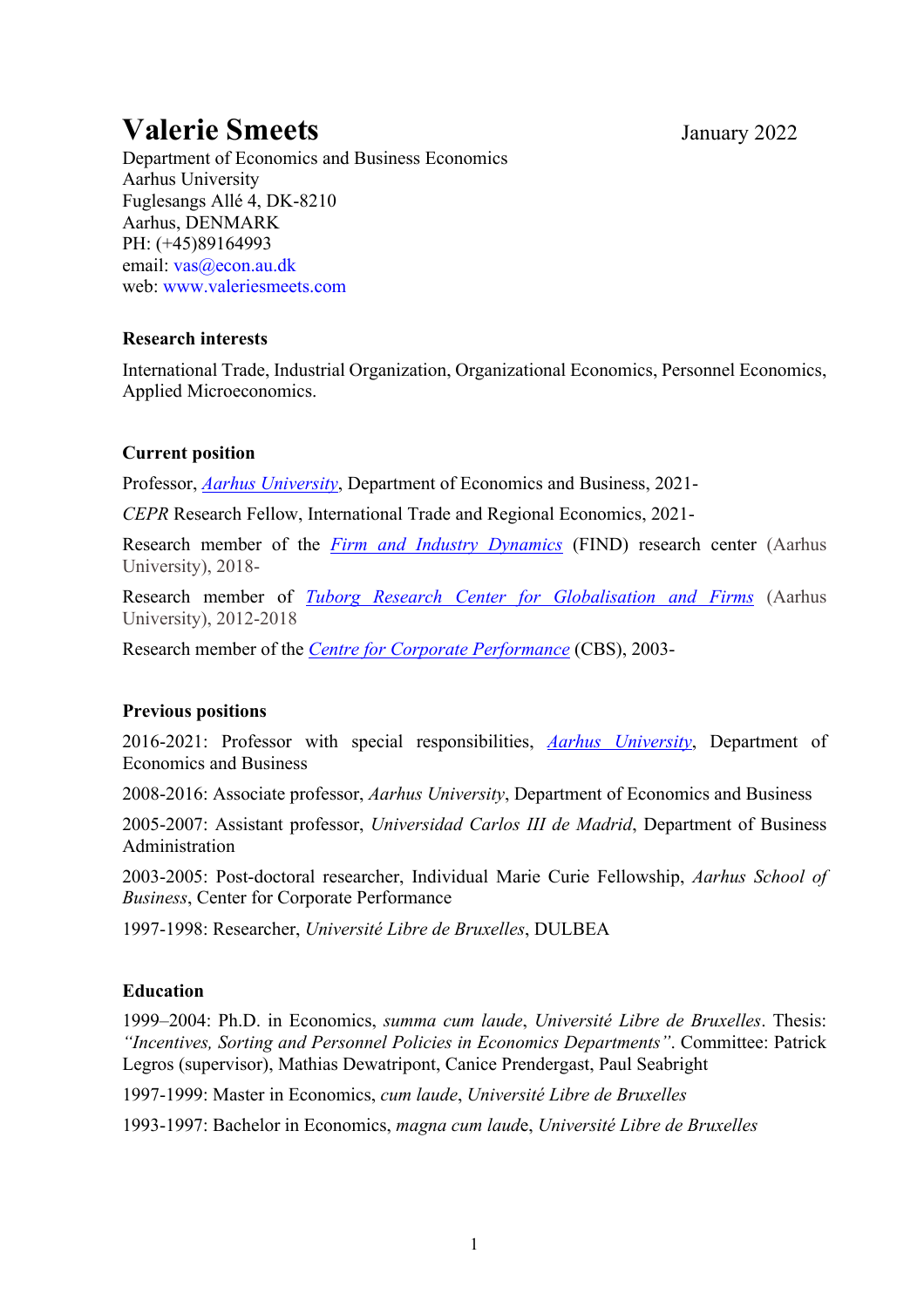### **Publications**

"Coping with the Crisis and Export Diversification (2020), *The World Economy*, January 2020. With Kaleb Girma and Frederic Warzynski,

"Performance, Career Dynamics, and Span of Control" (2019), *Journal of Labor Economics*, October 2019. With Michael Waldman and Frederic Warzynski.

"Rethinking De-Industrialization" (2017), *Economic Policy*, Editor's choice, Volume 32(89), 5-38. With Andrew Bernard and Frederic Warzynski (*Previously published as NBER working paper 22114*).

"Can Firms Oversee More Workers with Fewer Managers" (2017), *IZA World of Labor*, February 2017.

"An Empirical Analysis of Post-Merger Organizational Integration" (2016), *Scandinavian Journal of Economics*, March 2016. With Mike Gibbs and Kathryn Ierulli.

"Estimating Productivity with Multi-Product Firms, Pricing Heterogeneity and the Role of International Trade" (2013), *Journal of International Economics*, lead article, Volume 90 (2), 237-244. With Frederic Warzynski.

"Wage Structure and Research Performance of U.S. Economics Departments: Distinguishing Incentives from Sorting" (2012), *Revue d´Economie Politique*, *(Special Issue on the Economics of Science)*, Volume 122 (4), 565-584. With Tom Coupé and Frederic Warzynski.

"Does Input Quality Drive Measured Differences in Firm Productivity" (2011), *International Economic Review*, lead article, Volume 52(4), 961-989. With Jeremy Fox. (*Previously published as NBER working paper 16853)*

"Small Open Economy Firms in International Trade: Evidence from Danish Transactions-Level Data" (2009), *Nationaløkonomisk Tidsskrift/Danish Economic Journal*, Volume 147(2), 175- 194. With Tor Eriksson and Frederic Warzynski.

"Equal opportunities at Novo Nordisk" (2008), *World at Work*, 16(4), 66-81. With Nikolaj Halse and Frederic Warzynski

"Too Many Theories, Too Few Facts? What the Data Tell Us About the Link Between Span of Control, Compensation and Career Dynamics" (2008), *Labor Economics*, Volume 15(4), 687- 703. With Frederic Warzynski.

"Does the Academic Labor Market Initially Allocate New Graduates Efficiently?" (2006)*, Journal of Economic Perspectives*, Volume 20(3), 161-172. With Tom Coupé and Frederic Warzynski.

"Incentives, Sorting and Productivity along the Career: Evidence from a Sample of Top Economists" (2006), *Journal of Law, Economics and Organization*, Volume 20(1), 137-167. With Tom Coupé and Frederic Warzynski.

"Job Creation, Job Destruction and Voting Behavior in Poland" (2006), *European Journal of Political Economy*, Volume 20, 503-519. With Frederic Warzynski.

# **Working papers**

"Education Specificity and Offshoring". With Sharon Traiberman and Lin Tian.

"Offshore R&D, High-skilled Immigration, and Firm Dynamics". With Jingting Fan and Eunhee Lee, *CEPR working paper* 16870, January 2022.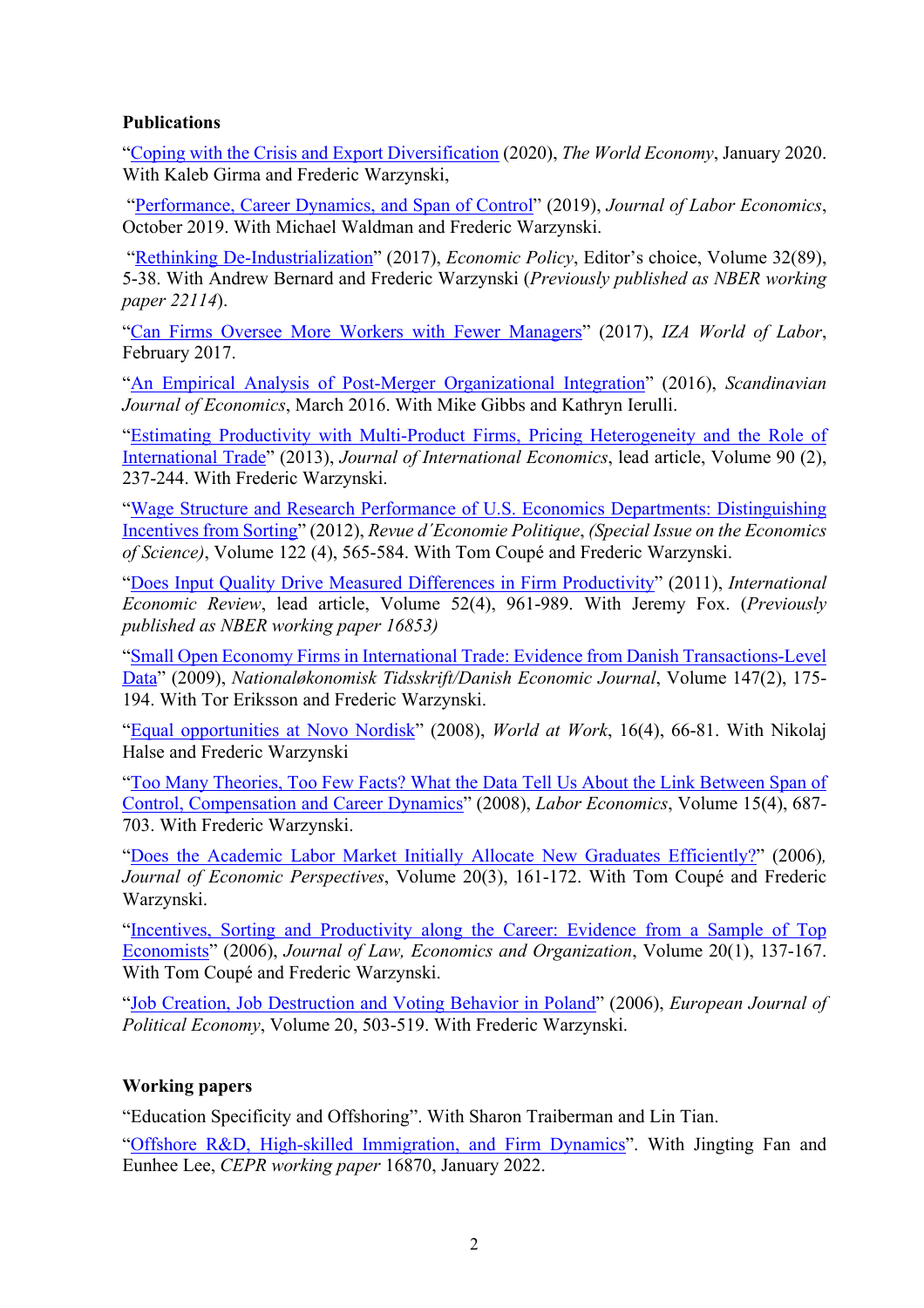"Heterogeneous Globalization: Offshoring and Reorganization". With Andrew Bernard, Teresa Fort and Frederic Warzynski), *NBER working paper* 26854, March 2020.

"Theory for Extending Single-Product Production Function Estimation to Multi-Product Settings". With Emmanuel Dhyne, Amil Petrin and Frederic Warzynski, December 2021.

"Multi-Product Firms, Import Competition, and the Evolution of Firm-product Technical Efficiencies". With Emmanuel Dhyme, Amil Petrin and Frederic Warzynski, NBER working paper 23637, July 2017

"Physical productivity and exceptional exporter performance: Evidence from a Chinese production". With Yao Amber Li and Frederic Warzynski, June 2021. *R&R* at the *Journal of Development Economics*.

# **Grants awarded**

2019-2022: Grant of 2.5 million kroner from the *Forskningsrådet for Samfund of Erhverv* on "Developing New Methodologies for Markup Estimation with Multi-product Firms", (main researcher: Frederic Warzynski)

2018-2020: *European Commission Horizon 2020* grant on "Raising EU Productivity: Lessons from Improved Micro Data", in partnership with Frederic Warzynski (principal investigator) and Halle Institute for Economic Research, Bocconi University, Bruegel, the Research Centre for Economic and Regional Studies, Paris School of Economics, Vrije Universiteit Amsterdam, the German Federal Statistical Office and University College London.

2013-2015: Grant of 2.5 million kroner from the *Forskningsrådet for Samfund of Erhverv* on "Understanding the Dynamics of Export Price Dynamics", (main researcher: Frederic Warzynski)

2008-2011: Grant of 2.2 million kroner (*main researcher*) from the *Forskningsrådet for Samfund of Erhverv* on "The Dynamics of Productivity in Danish and European Manufacturing: Comparing Results across Methods, Countries and Datasets"

2007: *Movilidad Jóvenes Doctores*, El Vicerrectorado de Investigación e Innovación de la Universidad Carlos III (3-month mobility grant to visit the Graduate School of Business at the University of Chicago, Fall 2007)

2003-2005: *Individual Marie Curie Intra-European Fellowship* (MEIF-2003-501280)

2002-2003: TMR European Network for Training in Economic Research (ENTER) grant

#### **Academic stays**

Yale University, January-March 2020; Penn State University, October 2018, Yonsei University, July-August 2014, 2015, 2016, 2017, 2018; CEPII, Paris, March 2014-May 2014; The University of Tokyo, March 2013; Australian National University, August 2012; Booth School of Business, University of Chicago, U.S.A, March 2011 – May 2011; October 2007 – December 2007; September 2006; Harvard Business School, U.S.A., November 2004; Université de Toulouse I, France, 2002-2003

#### **Other professional activities**